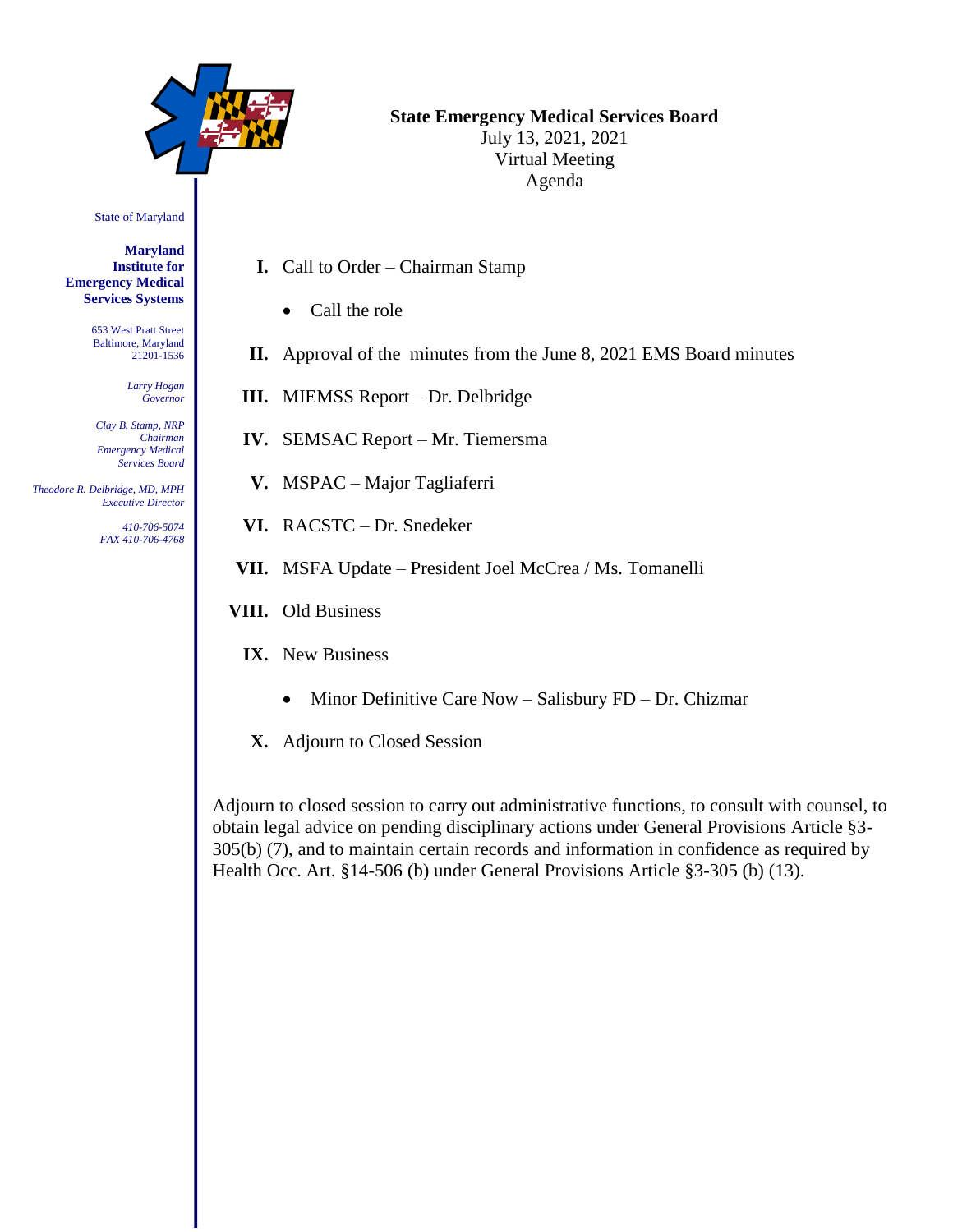

## **State Emergency Medical Services Board July 13, 2021 Via Video Conference Call Only Minutes**

State of Maryland

**Maryland Institute for Emergency Medical Services Systems**

> 653 West Pratt Street Baltimore, Maryland 21201-1536

> > *Larry Hogan Governor*

*Clay B. Stamp, NRP Chairman Emergency Medical Services Board*

 *Theodore R. Delbridge, MD, MPH Executive Director*

> *410-706-5074 FAX 410-706-4768*

**Board Members Present:** Clay Stamp, Chairperson; Sherry Adams, Vice Chairperson; Stephan Cox; William J. Frohna, MD; Dany Westerband, MD; Sally Showalter, RN; Wayne Tiemersma; Mary Alice Vanhoy, RN; Mr. Scheulen; Dean E. Albert Reece, MD

**OAG**: Mr. Magee; Ms. Sette

**RACSTC**: Dr. Snedeker

**MSFA**: President McCrea; Ms. Tomanelli

**MSPAC:** Major Tagliaferri

**Other:** Chris Montera – ESO Christopher Truitt – Salisbury FD Charles Dolan – Salisbury FD & Tidal Health David Phippin - Salisbury

**MIEMSS**: Dr. Delbridge; Ms. Gainer; Ms. Abramson; Ms. Aycock; Dr. Bailey; Mr. Bilger; Mr. Brown; Mr. Buckson; Ms. Byrd; Ms. Chervon; Dr. Chizmar; Dr. Floccare; Mr. Huggins; Mr. Legore; Ms. Mays; Ms. McAlister; Ms. Wright-Johnson; Ms. Goff

Chairman Stamp called the meeting to order at 9:00 am and proceeded with calling the role.

Chairman Stamp thanked Dr. Delbridge and the MIEMSS staff for the work they do every day. He said that all are proud of MIEMSS for the leadership shown during the pandemic. He also thanked the EMSOF partners for their continued commitment to the Maryland EMS System.

Chairman Stamp asked for approval of the June 8, 2021, EMS Board meeting minutes.

**ACTION: A motion was made by Dr. Westerband, seconded by Mr. Scheulen, and unanimously approved by the Board to accept the June 8, 2021, minutes as written.**

# **MIEMSS REPORT**

# Medicaid Supplemental Payment Program

Dr. Delbridge said that MIEMSS continues to work with MDH and CMS on the Medicaid Supplemental Payment Program to rebalance reimbursement by calculating the appropriate portion of federal reimbursement for the unreimbursed costs of providing services to Medicaid patients. He gave an overview of the qualifying factors, including being a designated jurisdictional EMS operational program that receives funds by public (tax) dollars directly; billing Medicaid for EMS transports; and documenting expenses.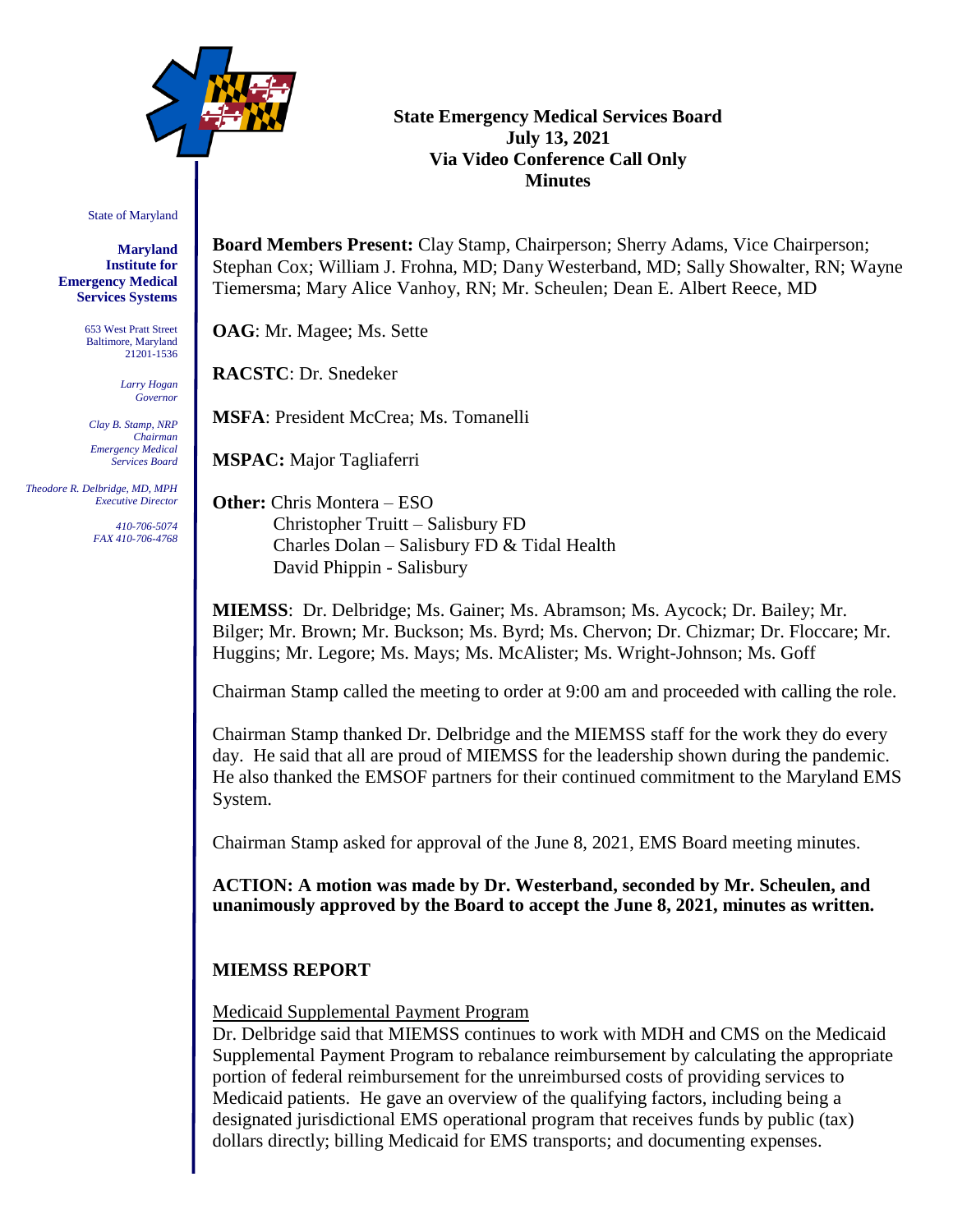Dr. Delbridge said that executed MOUs with Maryland Medicaid are due by July 15, 2021, and cost reports due 6-months thereafter to complete the cost accounting for reimbursement. Jurisdictions that do not qualify this year have the opportunity to redefine how funding flows through their system to be eligible in the future. MDH anticipates that an estimated an approximate 75 million dollar revenue infusion to EMS next Spring.

## The Governor's Executive Order augmenting the EMS Workforce

The Executive Order enabled suspension of any provision of Sections 13-515, 13-516, or 13-517 of the Education Article, or of COMAR Title 30 to augment the workforce and improve the response to the state of emergency. **The Executive Order is rescinded as of August 15, 2021.**

Dr. Delbridge provided a status of the Public Notices under the Executive Order.

## **Public Notice "#1**

- o Created provisional EMS clinicians
	- $0 \t > 1600$
	- o Emergency Regulations provide path for full credentialing by February 15, 2022
- o Altered crew configuration of MIH teams
	- o Single paramedic
	- o Expires September 15, 2021

## **Public Notice #2**

- o Created Clinical Externs
	- $\circ$  >1500 nursing students
	- $\circ$  >100 respiratory care students
- o Expire September 15, 2021

# **Public Notice #3**

- o Commercial Ambulance Service
	- o Personnel requirement waiver possible
		- o As long as patient needs met
	- o Out-of-state licensure acceptable
- o Expires September 15, 2021

# **Public Notice #4**

- o Created Provisional EMDs
	- o Few
- o Path to full credentialing by February 15, 2022

# **Public Notice #5**

- o Allowed EMT psychomotor testing to occur after completing the cognitive exam
- o Expires August 15, 2021

# **Public Notice #6**

- o Allowed Paramedics and EMTs to vaccinate the public under appropriate supervision
- o EMTs as vaccinators
	- o Expires August 15, 2021
	- o Option as laypeople per MDH order; not as EMS system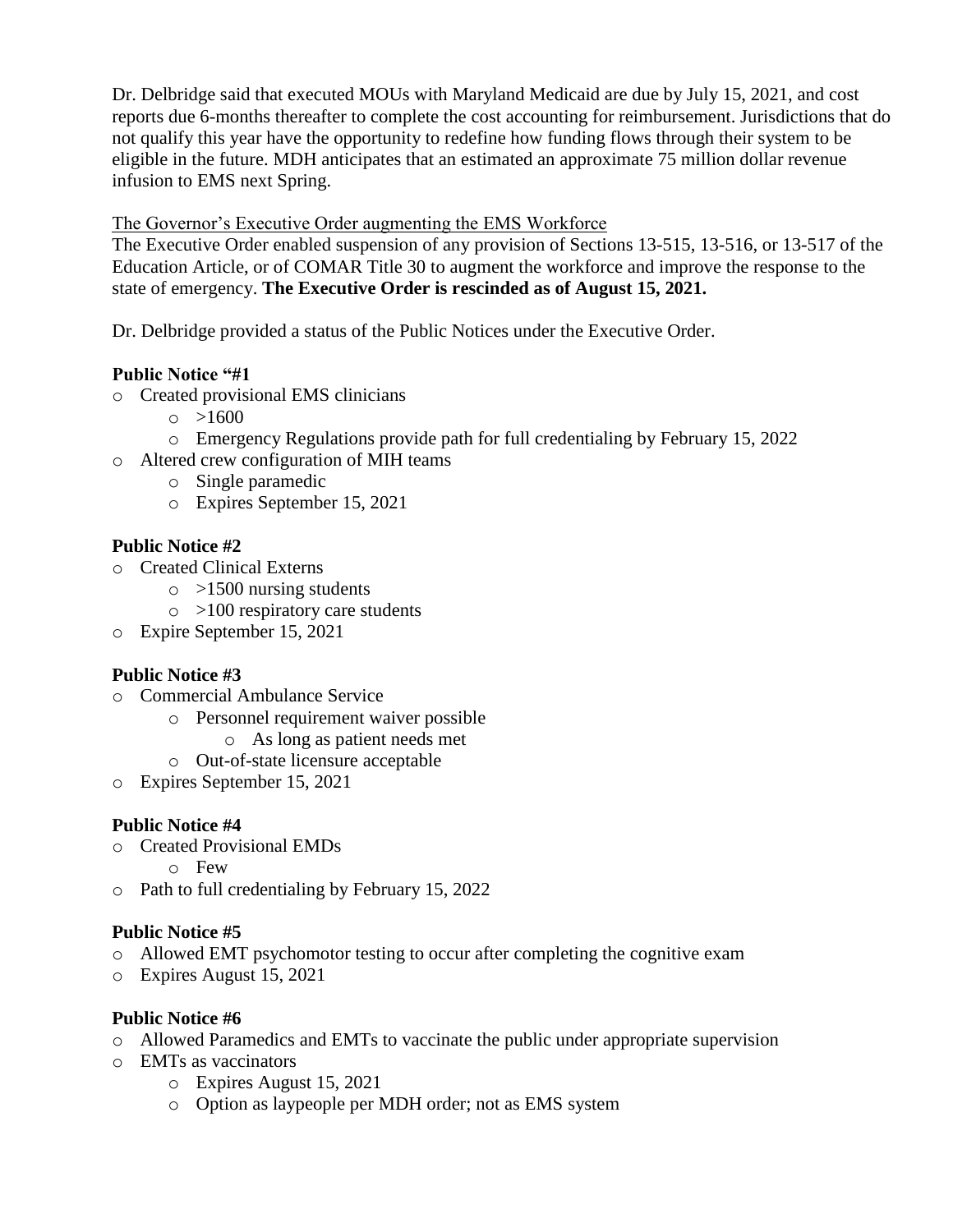#### o Paramedics

- o New statute
- o May administer flu and COVID-19 vaccines to the public under appropriate circumstances

## **Public Notice #7**

- o Permitted EMS clinicians to provide non-EMS care at state-facilitated alternative care sites o BCCFH
- o Expires August 15, 2021

#### **Public Notice #8**

- o Extends all EMS clinician licenses and certification (that would have otherwise expired in April or June 2021) to October or December 2021, depending on level
- o Remains in effect

# **Public Notice #9**

- o Allows commercial ambulance services to use non-certified (no medical qualification) personnel to drive a BLS ambulance
	- o Early in assessment of effects
- o Expires October 15, 2021

## Emergency Viral Syndrome Pandemic Triage Protocol.

Dr. Delbridge said that the protocol assists EMS in identifying patients who are able to appropriately care for themselves at home, as opposed to being transported to an emergency department. Dr. Delbridge, Dr. Chizmar and Dr. Levy wrote a paper for publication on this protocol. Several states adopted the Maryland protocol. Dr. Chizmar and the Protocol Committee will evaluate the protocol for continuation.

#### Automatic External Defibrillators (AEDs)

Dr. Delbridge said that Maryland has a Public Access AED program defined in Education Article, §13- 517 which established the Public Access AED program, provides that the EMS Board establish rules and regulations, the Board can delegate any responsibilities for the program to MIEMSS and offer immunity for acts of omission or commission if the rules are followed. The Board has delegated administration of the program to MIEMSS.

Dr. Delbridge gave an overview of the current Public Access AED registration process, which is administered by Ms. Rose in the Region IV office using an online registry program. Dr. Delbridge said that the current computer registry program is being challenged by a third party vendor that says that there is no evidence the Board designated MIEMSS as the administrating authority of the Public Access AED program. COMAR 30.06.02.04 states "*A facility seeking registration or renewal of registration shall submit an application and all required documentation to MIEMSS on the form required by MIEMSS*". He added that MIEMSS reviewed the information requested on the online AED registry to assure only needed data is collected.

Dr. Delbridge said the Board reaffirmed delegation of responsibility to MIEMSS for administering the statewide Public Access AED program to include collection of information MIEMSS to be appropriate and necessary for administering the program an using the format and process for the collection of information by MIEMSS at the June 2021 meeting.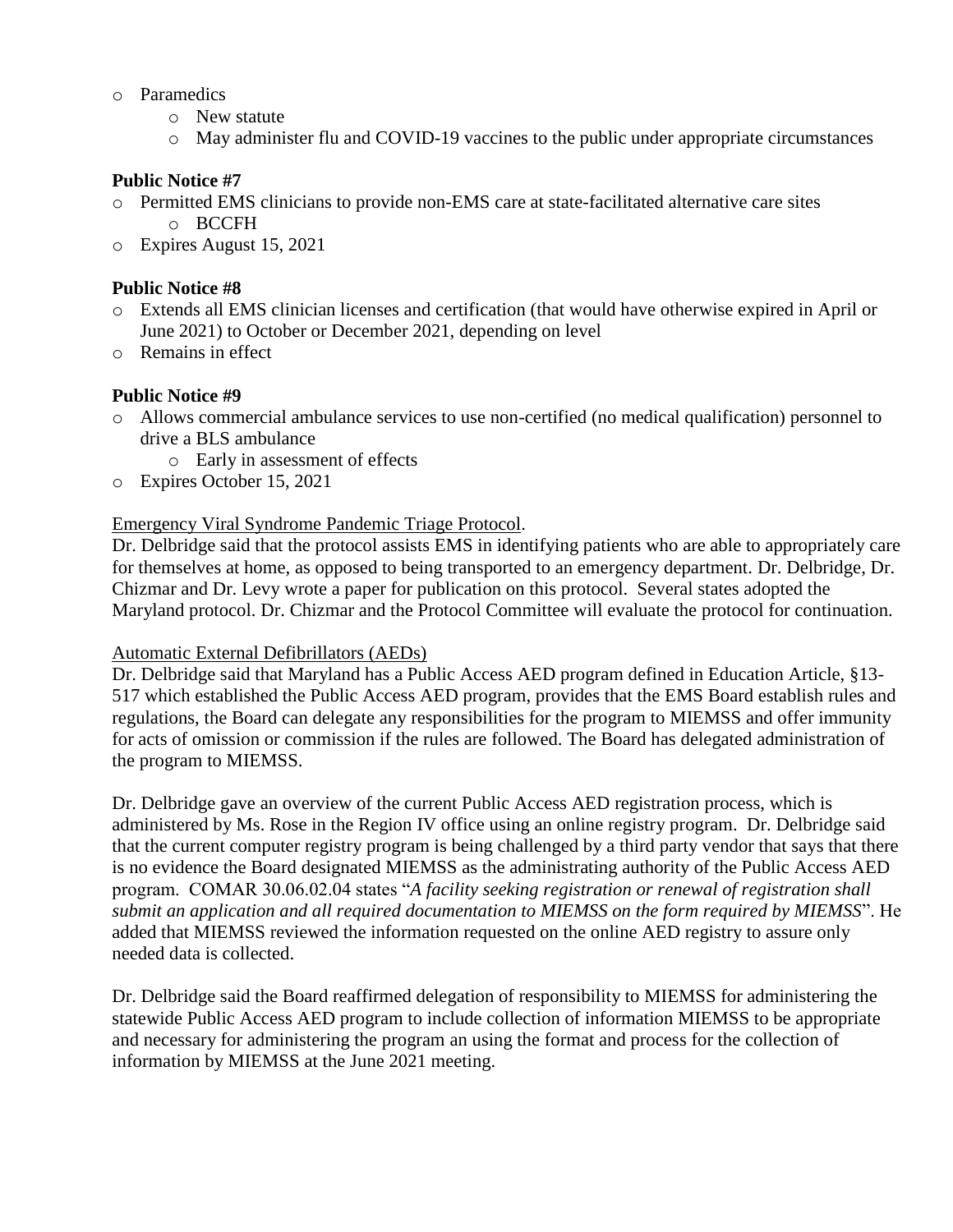# **SEMSAC REPORT**

Chairman Tiemersma the Regional Affairs continues work on closing out the cardiac arrest grant awards

MIH Educational Training - Draft A copy of the draft curriculum was distributed.

Chairman Tiemersma said he and the MIH workgroup co-chair, Mr. Yerkie, presented the draft MIH Educational Training curriculum to SEMSAC for review at the SEMSAC meeting on July 1<sup>st</sup>. He said the curriculum cover page is a guideline for MIH training. EMS clinicians would not receive any new designations at the end of the training, but would receive a certificate.

Chairman Tiemersma gave an overview of the suggested revisions and additions in the guidelines and curriculum. He said that the number of training hours was discussed, but feels that this is the appropriate amount of time. He asked the Board to review the documents for comment.

Dr. Chizmar said an analogy would be that the Board has oversight and approval for the curriculum for the Specialty Care Transport (SCT) Paramedic for which they receive a certificate and then the Commercial Service credentials the Paramedic for SCT.

Chairman Stamp thanked Chairman Tiemersma and the MIH workgroup for the work on the MIH Educational Training and building a platform for MIH Training.

#### **MSPAC**

A written report was provided.

Major Tagliaferri said that MSPAC has started the replacement process for the Zoll Propaq defibrillator monitors. At the request of the EMS Board, MSPAC is splitting the purchase over FY22 and FY23 budget years. Total cost is \$662,031.84.

Major Tagliaferri highlighted some of the personnel vacancies, promotions, hires, and recruitment initiatives.

Major Tagliaferri reported on the aircraft maintenance schedule.

Major Tagliaferri announced the recent passing of Ret. F/Sgt Paul Crutchley after a lengthy illness at the age of 82. He said that Sgt. Crutchley was a US Navy veteran who joined the Maryland State Police in the late 1960s. In the mid-1970s, after obtaining a helicopter rating, he transferred to the Aviation Division Trooper 2. In the mid-1980s, Paul was back in Frederick flying at Trooper 3. He would serve as the assistant supervisor and later supervisor in charge of the section during some very difficult times, including the fatal crash in 1986, and the transition to the Dauphin helicopter. Paul retired in 1990 and returned as a civilian pilot flying eight more years.

#### **RACSTC REPORT –** No report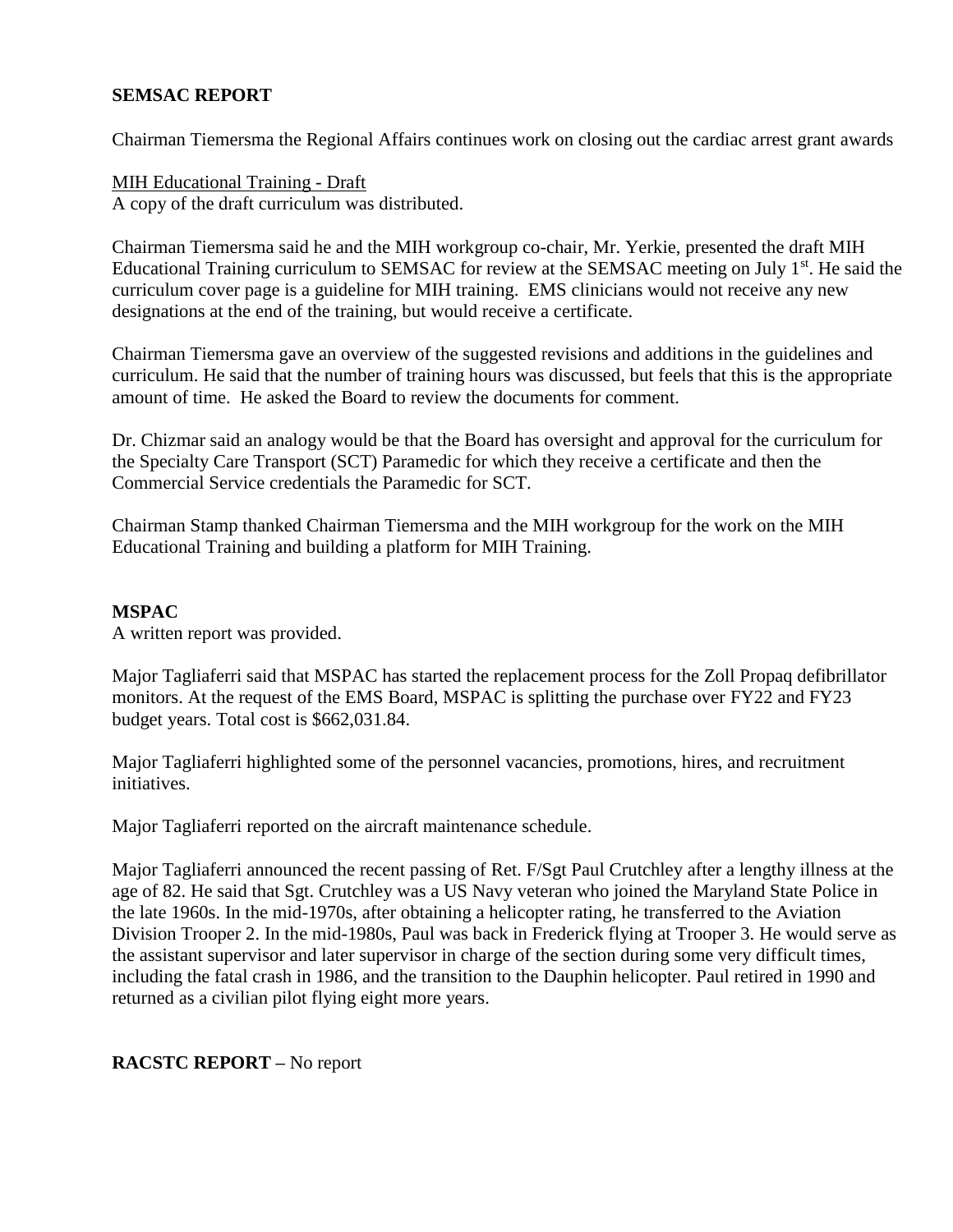# **MSFA**

A written report was distributed.

President McCrea brought greetings from the Officers and members of the MSFA. He said the virtual MSFA convention and conference went well. The new officers are Joel McCrea-President, Ben Kurtz-1<sup>st</sup> VP and Eric Smothers-2<sup>nd</sup> VP. He expressed the MSFA's appreciation to MIEMSS, Maryland Fire Chiefs and Shock Trauma for their contributions to the virtual Convention.

The next MSFA Executive Committee meeting will be held in person and live streamed at Western Enterprise Fire Company in Hagerstown on September  $18<sup>th</sup> \& 19<sup>th</sup>$ . Please send all reports to [reports@msfa.org](mailto:reports@msfa.org) in advance of the meeting. If there are any questions, please reach out to Executive Committee Chairperson Doug Simpkins.

Chairman Stamp congratulated President McCrea on the election.

# **OLD BUSINESS –** N/A

# **NEW BUSINESS** – N/A

30.01.02.01 the Maryland Medical Protocols for Emergency Medical Services Providers - Incorporation by Reference

Dr. Delbridge requested the EMS Board to approve the Incorporation by Reference of the 2021 Maryland Medical Protocols for Emergency Medical Service (EMS) Providers.

**ACTION: Upon the motion of Ms. Vanhoy, seconded by Mr. Tiemersma the EMS Board unanimously approved the Incorporation by Reference of the 2021 Maryland Medical Protocols for EMS Providers.**

Ambulance Drivers – Proposed Amendments: COMAR 30.09.04.08 The proposed Emergency Regulation was distributed.

Dr. Delbridge said subsequent to the Governor's Emergency Executive Order, MIEMSS is proposing an emergency regulation to waive certain personnel requirements relevant for commercial ambulance services. The proposed Emergency Regulation will permit SOCALR to waive the personnel requirements for a licensed / certified driver for a BLS ambulance and to set requirements that must be met by a service seeking a waiver. The approval of a waiver would be at the discretion of MIEMSS; and if granted, would be for one-year with the option to request a renewal.

Dr. Delbridge said the original motivation for changing the regulation was to help ensure and augment the availability of commercial ambulances to move patients from one facility to another, thus avoiding protracted wait times. Utilizing non-certified drivers, a recent company noted an increase in availability of 758 unit hours over 7 days; a 27% increase. The proposed Emergency Regulation would presumably be in effect before October 15<sup>th</sup>.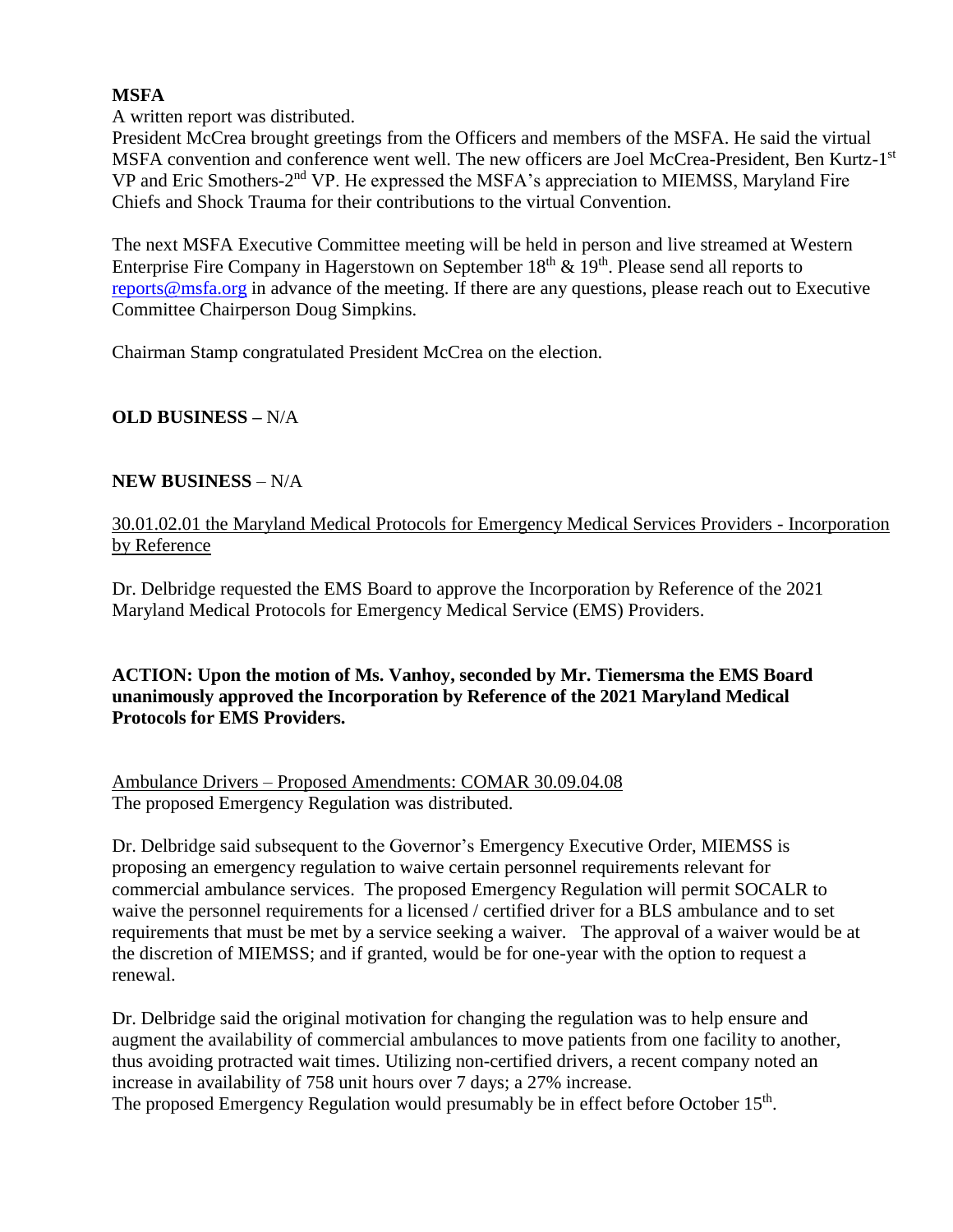Ms. Sette added that this applies to BLS ambulances only. Other requirements include obtaining a Public Service Commission license, which requires a background check; and minimal competency training in infection control and other critical safety measures. Ms. Sette said that the emergency regulation would be good for 6 months unless an extension is requested. The emergency regulation is being requested in concurrence with processing a non-emergency (regular) modification to the regulation which would not be subject to expiration.

## **ACTION: Upon the motion of Mr. Scheulen, seconded by Mr. Tiemersma the EMS Board approved the proposed amendments to COMAR 30.09.04.08 on an emergency basis and regular basis.**

Minor Definitive Care Now (MDCN) – Salisbury FD

Dr. Chizmar said that Charles Dolan and Chris Truitt from the Salisbury Fire Department were online to answer any questions.

Dr. Chizmar said Salisbury FD is proposing to serve as a second site for the MDCN Pilot Protocol, which was initially approved by the EMS Board for Baltimore City in 2018. The goal of the pilot protocol is to improve health outcomes for vulnerable populations and limit unnecessary ambulance transports. This would include low acuity patients ("alpha" dispatch), stable vital signs and low-acuity on EMS assessment. Patients located within the Salisbury Fire Department district must consent to participate in MDCN.

Staffing includes a Maryland-licensed Nurse Practitioner and a Maryland-licensed Paramedic. Both professionals will complete 40 hours (minimum) initial training and 8 hours of monthly training reviewing cases and training on skills.

Interventions include Medications / Prescriptions, minor procedures such as suturing, follow-up care instructions and follow-up appointments.

The quality improvement plan entails a 100% case review with Dr. Todd (jurisdictional medical director) along with a VP and population Health MD from TidalHealth and the Fire Chief and EMS Captain at Salisbury FD.

Salisbury FD will provide monthly reports for the first year with quarterly reports thereafter. Evaluations will be completed for ED visits for the same patient complaint within 72 hours.

Dr. Chizmar also provided an update on the Baltimore City MDCN data and statistics.

Captain Truitt thanked the EMS Board for their consideration with this initiative.

Vice Chair Adams said it should be clear that persons being served see this as an advantage and not as an equity issues that says people of color or disadvantaged populations are treated differently than everyone else. It is important to collect and report out on the treated population demographics for transparency.

Mr. Dolan said the intent for TidalHealth along with the Salisbury Fire Department is to perform some population health measures and to collect some data during patient visits. TidalHealth has been very involved with community vaccinations and will continue.